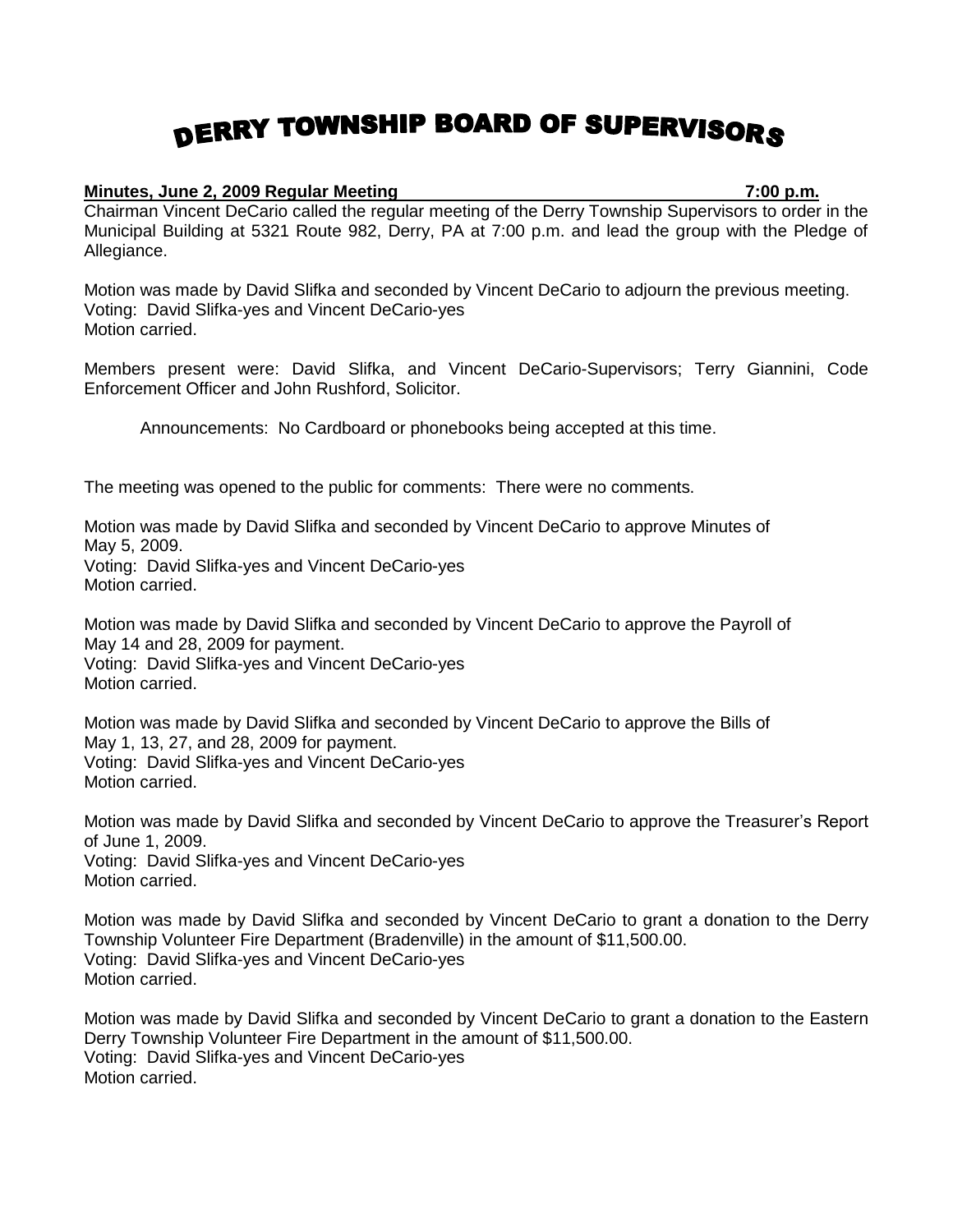Motion was made by David Slifka and seconded by Vincent DeCario to grant a donation to Derry Borough Volunteer Fire Department, Blairsville Volunteer Fire Department, Latrobe Volunteer Fire Department, New Alexandria Volunteer Fire Department, and the Latrobe Fire Department Support Service (Canteen Truck) in the amount of \$1,200.00 each. Voting: David Slifka-yes and Vincent DeCario-yes Motion carried.

Motion was made by David Slifka and seconded by Vincent DeCario to grant donations to the Mechesneytown, Mt. Carmel, and Salem Cemetery Associations for the abandoned cemeteries in the amount of \$600.00 each.

Voting: David Slifka-yes and Vincent DeCario-yes Motion carried.

Motion was made by David Slifka and seconded by Vincent DeCario to grant a donation to the Caldwell Memorial Library in the amount of \$3,000.00. Voting: David Slifka-yes and Vincent DeCario-yes Motion carried.

Motion was made by David Slifka and seconded by Vincent DeCario to grant a donation to the Derry Area Midget Football Association in the amount of \$500.00. Voting: David Slifka-yes and Vincent DeCario-yes Motion carried.

Motion was made by David Slifka and seconded by Vincent DeCario to grant a donation to the Derry Area Youth Athletic Association in the amount of \$500.00 Voting: David Slifka-yes and Vincent DeCario-yes Motion carried.

Motion was made by David Slifka and seconded by Vincent DeCario to grant a donation to the Latrobe-Derry Area Teener League Inc. in the amount of \$500.00. Voting: David Slifka-yes and Vincent DeCario-yes Motion carried.

Motion was made by David Slifka and seconded by Vincent DeCario to grant a donation to Faith in Action in the amount of \$500.00

Voting: David Slifka-yes and Vincent DeCario-yes

Motion carried.

David Slifka explained this is a volunteer group that helps seniors citizens with cutting their grass, going for groceries and prescriptions, taking seniors to doctor appointments, and things of this nature.

Motion was made by David Slifka and seconded by Vincent DeCario to reappoint Thomas Hudock to the Derry Township Construction Appeals Board for a three-year term. Voting: David Slifka-yes and Vincent DeCario-yes Motion carried.

Motion was made by David Slifka and seconded by Vincent DeCario to recess until Tuesday, July 7, 2009, at 7 p.m. Voting: Vincent DeCario-yes, David Slifka-yes, and Vincent DeCario-yes Motion carried.